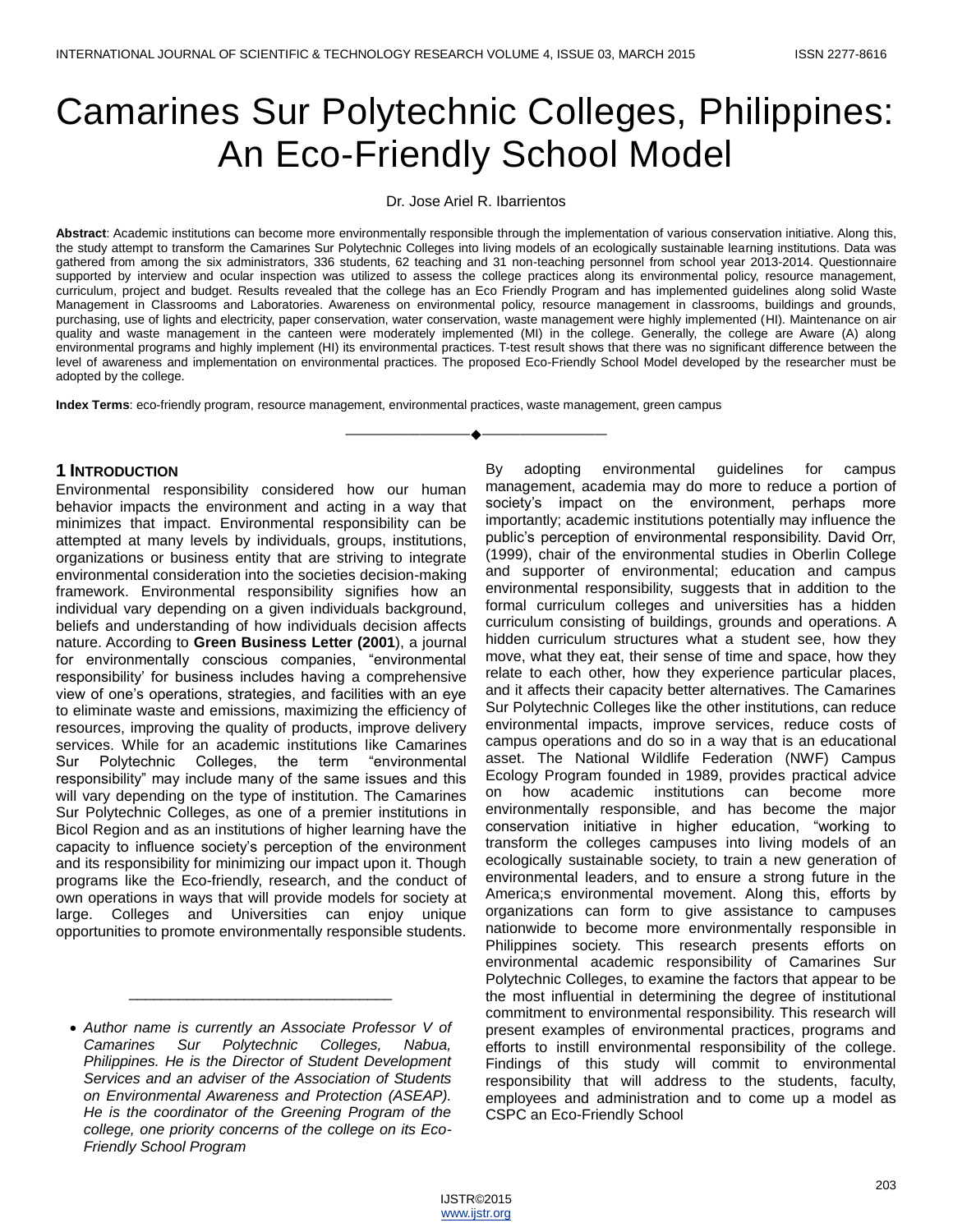## **2. Statement of the Problem**

The research was designed to audit the present environmental management program of the Camarines Sur Polytechnic Colleges its awareness and implementation and to come up an Eco-Friendly School model. Specifically, it answered the following specific questions:

- 1. Is there an existing environmental management program of the college?
- To what extent is the awareness and implementation of environmental practices of the college along;
	- a. Policy
	- b. Resource Management
	- c. Curriculum
	- d. Projects and
	- e. Budget
- 3. How significant is the difference between the extent of awareness and implementation of environmental management practices of the college?
- 4. What Eco-Friendly school model can be proposed to CSPC that will contribute to the environmental awareness program of the college?

# **3. Assumption of the Study**

In this study, the researcher assumed the following:

- 1. There is an existing environmental management program of the college
- 2. That the extent of awareness and implementation of environmental management practices of the college has no variation.
- 3. That the proposed Eco Friendly School model can contribute to the awareness of the school towards environmental awareness program and serve as a guide of CSPC on its dream as one of the Green Campus in the community.

# **4. Hypothesis**

There is no significant difference between the awareness and implementation of the college along environmental management practices.

# **5. Definition of Terms**

- **a. Environmental Responsibility** Environmental responsibility considered how our human behavior impacts the environment and acting in a way that minimizes that impact.
- **b. Academ**e- refers to the academic institutions offering college courses
- **c. Awareness** refer to the attitude and behavior of a certain people towards some issues and concern in their locality.
- **d. Environmental Awareness -** Environmental awareness means having the knowledge of the fragility or vulnerability of the environment. It is also about being conversant with the interdependence involving the mankind with his immediate surroundings.(Wikipedia)
- **e. Implementation –** series of plans, programs are project that are being undertaken by an institutions of groups for compliance.
- **f. Policy** these are sets of guidelines and policies that certain learning institution follows.
- **g. Resource Management** these are sets of materials and resources needed for consumption of a certain individual or unit.
- **h. Curriculum**-a series or list of program mandated by a certain institutions that a certain student should finished .
- **i. Projec**ts series of programs and activities intended for implementation.
- **j. Budge**t- financial plan for the implementation of the programs or budget.
- **k. Water Consumption** the amount of water being consumed by an individual or by an institution
- **l. Waste management** refers to the practices how a certain individual or group manage in the disposal of their garbage.
- **m. Environmental Protection** the ability how an individual or group of people in a certain organization maintains and manage their environment.

# **6. Importance of the Study**

The findings of the study are highly beneficial to the college for improving the environmental practices which take part on the global problems through environmental issues.

# **7. Scope and Delimitation**

This research was designed to audit the present environmental management program and practices of the Camarines Sur Polytechnic Colleges its awareness and implementation and to come up an Eco-Friendly School model The study was conducted from June 2013 to May 2014.

# **8. Respondents**

The respondents of this study were the students selected randomly through Sloven Formula, faculty administrators and the non-teaching personnel.

# **9. Review of the Related Literature and Studies:**

This section deals with the previous studies and literature that were found closely related to the present study. Discussion of the related studies and literature both foreign and local were found relevant to the totality of the present study. At Tuffs University (2010), in Medford, Massachusetts, academic program exist in environmental studies, environmental health, environmental engineering, environmental management, and environmental leadership. In addition to these programs, the University environmental Institute institute facilities and coordinates environmental programs. The university institute that their student's graduates are environmentally literate and responsible citizens. The university also initiates and assist faculty a wide variety of disciplines in incorporate the teaching of environmental issues and perspective within their teaching specialties. A strong efforts has also been made at Tuffs toward the environmental impact of campus operations. A program called CLEAN (Cooperation, Learning, and Environmental Awareness Now) which in a manner carries out daily activities is an important demonstration of ways to achieve environmental sustainable living. The program promotes environmental awareness and energy conservation measures on campus. Carmegie Mellon University (1998), conducted a study about Green Practice Program of the university, the following were the recommendations, a Green Practice Program must be provided an informal environmental education for the entire campus community. Another important issue was to ensure that Carmegie Mellon practices what it preachers must be, the university must supports significant research efforts in green product design, green process design, and green chemistry. In order to implement the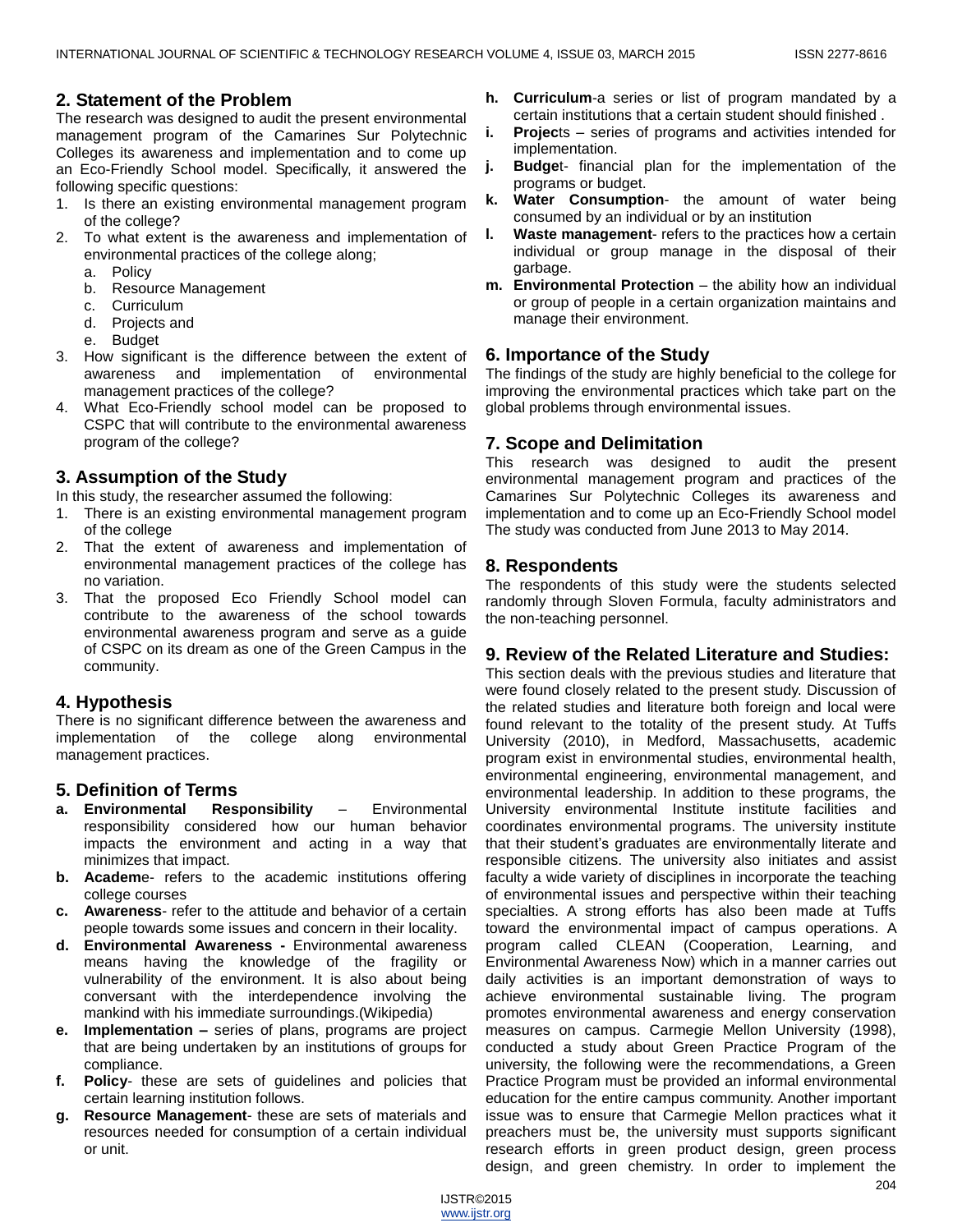program, a committee to chair the program must be instituted. An active student environmental organizations must also be established as a working arm toward better education and awareness of environmental; issues. Throughout the campus. Projects undertaken by this group may include increasing student environmental awareness. A research conducted by Dr. Robert Gotlieb (2003), relevant to student awareness on environmental issues suggested that students in the campus requires to work on specific environmental problems on campus. This strategy of incorporating real problem solving in the curriculum is also recommended. According, he propose that they must engage young people and faculty together in the effort to solve real problems. Virtually all schools and institutions of higher education are located in place that are losing biological diversity and the means for right livelihood, rural and urban places alike that are polluted, overexploited and increasingly derelict. Yale University in New Haven, Connecticut, a larger institution that the others previously mentioned, has various environmental research and education programs as well as a very active student environmental group. The university offers the Graduate School of Forestry and Environmental Studies, the Yale Institute for Biosphere Studies, an undergraduate secondary major titled "Studies in the Environment", a population seminar series, and related teaching and research in a variety of disciplines. The University maintains a comprehensive recycling program and promotes energy conservation. A new environmental Science Facility (ESF) will provide opportunities for students to become environmental experts. Despite these initiative, many students of Yale believe that Yale could improve its treatment of environment both in its curriculum and its operational practice and are working toward that goal by proposing a Yale Green Plan. The YSEC (Yale Student Environmental Coalition) recognizes that some of Yale's successes in environmental education and performance go unnoticed and environmental initiatives go unrecognized. One thing that the students are asking for is a stronger commitment from the administration about the Green Program. The California Institute of Technology (Caltech) is a small campus in Pasadena, California, with an emphasis on scientific research. It has a strong academic department of Environmental Engineering Science and plans to increase the current level of environmental research by promoting a new Global Environmental Science Initiative. Environmental research at Caltech, particularly the areas of air and water quality and atmospheric science had focused on current societal environmental concerns, and in so doing has played an influential role in developing solutions to many environmental problems. Despite the strong research program on environmental science and the influential contributions of many individual researchers at Caltech, the institutions of Caltech has not made a strong efforts toward ensuring all campus operations are environmentally responsible nor has Caltech made a concerted efforts of promoting environmental awareness within the Caltech community. Although general campus-wide supports for a higher degree of environmental responsibility has been demonstrated, and the idea has been presented to various administrators, the Caltech administrators has yet to make any commitment to improve environmental responsibility on campus. Many of the measure that was taken by the institutions is the building of recycling center, precautions in hazardous waste disposal and rideshare and carpool programs, were mandated. i.e, require to comply

with regulations.

**Agung and Defira (2008)** stressed that human factor is the largest contributor to the environmental degradation. According to them, today, the world is facing environmental degradation. Greenhouse effect has changed the global climate. Ecosystem damage and pollution have decreased the biodiversity.

**Ganapin (1990)** stated that environment impacts of development through the socio-economic benefits envisioned. The negative impacts of development are exacerbated by increasing population growth, rapid source, deflation and environment deterioration. However, proper management of all resource is imperative to sustain development. The value of participation in the planning of any local or a community project, which is likely to cause environment degradation, must be recognized. It is important to take into full account the knowledge and needs of people in the locality as its foremost consideration in environment management. In fact, decisions regarding development and control of negative aspects of development must be put in the hands of those who will have to live their consequences. Particularly, planning encourages greater involvement about their environment and their needs. Long lasting solution to our environmental problems is premised on increased public or citizen awareness and better understanding of its impact to our lives.

**Nullan (2001)** states that the source of wastes come from both rural and urban municipality industrial activities, and agricultural activities. The municipal wastes include those thrown away by the house holds and commercial establishments. Urban waste has been recognized to contribute largely to environmental problems. With an increased or dabbling of the world population in the next two years, a corresponding production will increase fivefold of human habits remain in charged.

**Montgomery (2000)** states the recycling or the 3r's another method, which states off before disposal is waste reduction through recycling or often coined as the 3r's reuse, reduce, and recycle on the local or regional level reducing waste is accomplished through these methods by source separation and subsequent material recovery.

**Mercado** (1996) states that environment preservation is an act of self-preservation. The ecology is concerned with how symbolic relationships among all things in this world could be preserve with the ultimate aim of preserving life in his planet. Respect to the environment is the primary lesson that we are expected to learn. Environment is the Mother Earth's fashionable issue that overshadows the problems of population and nature destructive forces that endanger all of us. He urged everyone to face the facts ad to start to make serious effort to find ways to save the crisis.

David GaskettNuyda (1999) author of "Seeing Green" states that solid waste disposal in Metro Manila is a problem that grows bigger every year and we can only commiserate with the towns "selected" for such disposal.

One writer, **Rafael D. Guerero III**, chair of **"Basura Mo Pakinabangan"** Mo Project, Los Baños Science Community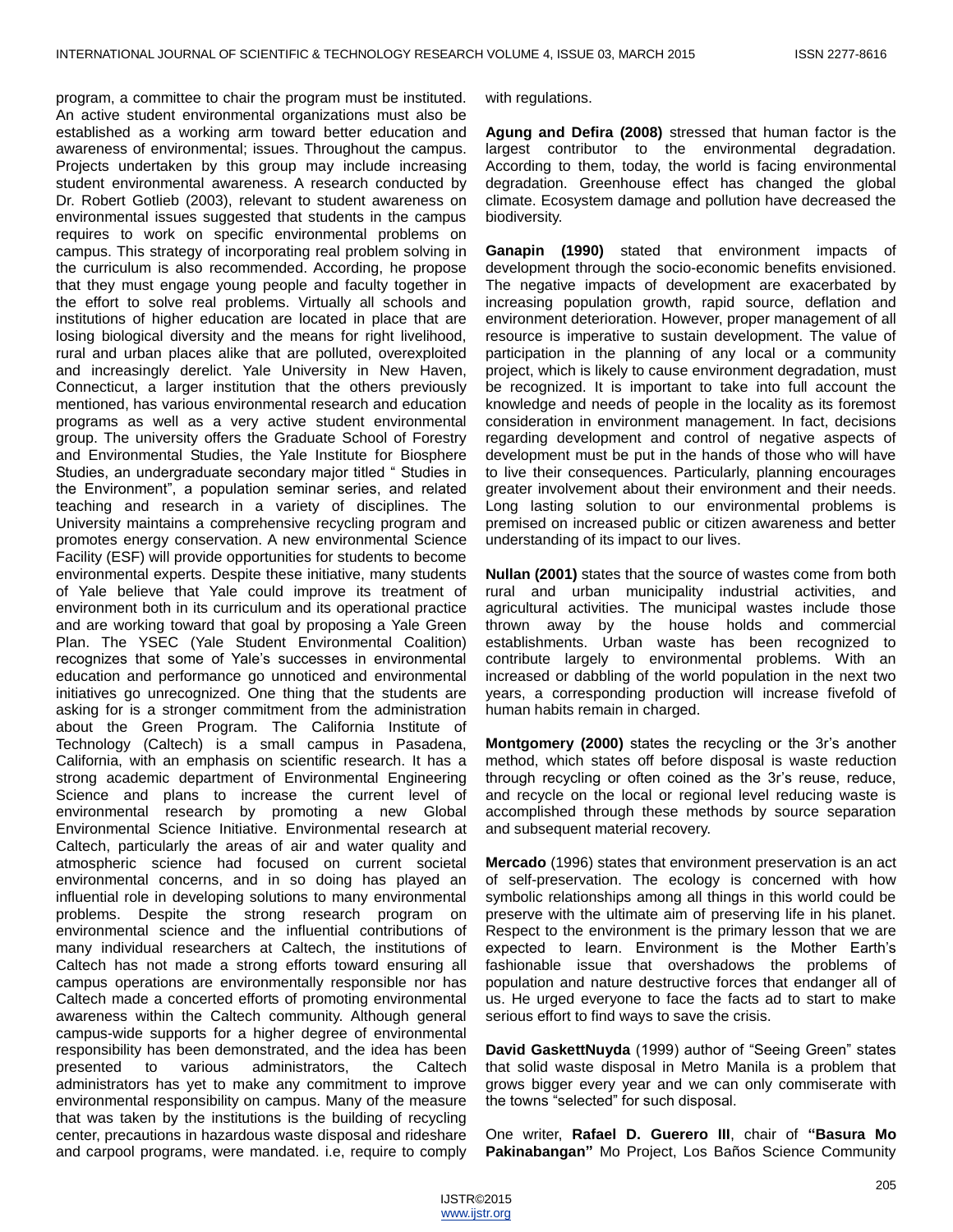states that 6, 000 metric tons of daily output can easily become a national crisis unless immediate, efficient and long term solution are found. He proposes that 1. Solid Waste Management should start at home and be applied in schools, offices, and all areas of activities, 2. An integrated solid waste management program should be adopted in every barangay, municipality, city and province in the country using environmentally sound methods, which should be the responsibility of each unit, 3. National awarded should be given to the barangay, municipality, city and province with the most innovative and efficient integrated solid waste management program.

**Paja et.al** (1991) says that poor environment sanitation is the major factors to the high incidents communicable disease in country. This stems from lack of portable water supply and from the absence of the proper method of the second source of health needs. According to them environment factors affects the human behavior. If the growth development will be affected, an individual can learn such relationships between the environment and his own behaviors. He can learn how to value and act in order to satisfy his needs.

**David Orr (1998),** chair of the environmental studies in the Oberlin College and supporter of environmental; education and campus environmental responsibility, suggests that in addition to the formal curriculum colleges and universities have a hidden curriculum consisting of buildings, grounds and operations. A hidden structures what a student's see, how they move, what they eat, their sense of time and space, how they relate to each other, how they experience particular places, and it affects their capacity better alternatives.

A research conducted by **Dr. Robert Gotlieb**(2003), relevant to student awareness on environmental issues suggested that students in the campus require working on specific environmental problem on campus. This strategy of incorporating real problem solving the curriculum is also recommended. According, he proposes that they must engage young people and faculty together in the effort to solve real problems. Virtually all schools and institutions of Higher Education are located in places that are losing biological diversity and the means for livelihood, rural or urban places alike that are polluted, over exploited and increasingly neglected.

Likewise, **Ballesteros (2007)**focused his study on environmental management system of selected higher institution in Camarines Sur in a way of audit. The following variables were been considered: a) organizational set-up, b) policies, c) resource management, d) curriculum, e) budget. Based on the result, it developed a green school model that can be adopted by the higher education institution in Camarines Sur.

Another study along environmental management is the study of **Escuro(2002).** Results revealed that the existing protection program of the schools consisted of the following waste management like burning of garbage inside the entire campus 3.55or selected areas 3.53, biodegradable waste made into compost 3.87, sent to hog raisers 3.36, on air quality, cigarette smoking is not allowed in the campus 3.92, smoke belchers are not allowed 3.54, burning of plastic is not allowed 3.62.

A research conducted by **Galvez (2005)** identified the characteristics of environmental education instructional materials that are effective in developing pro-environmental attitudes and behaviors in pre-school children ages 3 and 5 years old. It was based on the premise that EE can be learned at this very young age. Twenty seven instructional materials and activities that have EE content were used for intervention, 25 of which were used in the classroom and 2 were used in the home setting. The materials consisted of print, non-print living plants and models. These materials were presented using varied teaching-learning strategies that includes reading and listening to stories, watching and answering questions about a cartoon, recycling things and doing at work.

**Aquilino et.al, (2001)** in their study, they state that human have been tremendous advances in all fields of endeavor. They have made spectacular advances in the fields of engineering, better mean of transportation on land, at seas and on air; very helpful gadget and machines for home and industry and most of the means to live a better life. Because of these developments, the earth is now a better place to live in, and because of man's ingenuity, better things are yet to come. However, man is disrupting the balance of nature as they progress for technology is not perfect. A by-product is pollution in mainly form air, water, noise, etc. This adverse effect causes our environment to be ill and serve as a big threat that if not acted soon could permanently affect the whole ecosystem.

**Michael N. Olea et.al.,** (2003) stated in their study that one of the major problems faces by the community is the conservation of energy from the households up to the biggest industry. Earth's environment must be carefully managed to assure adequate supplies of natural resources of people of the present generation as those of future generations. One way to accomplish this goal is through conservation the protection of the environment and the wise use of the planet's natural resources.

#### **Synthesis of the State-of-the-Art**

The present study focused on the Awareness and Practices on Environmental Policies of Camarines Sur Polytechnic Colleges. This was strongly supported by the related studies as analyzed and reviewed by the researchers as to its relevance to the present study. It generally dealt on how they will be able to manage the hazardous and problems brought about by poor wastes disposal and collection, conservation and use of natural resources.

**Agung and Defira** (2008) states that today the world is facing environmental degradation. They stressed that human factor is the largest contributor to the environmental degradation. Likewise, **Nullan**(2001) states that urban wastes has been recognized to contribute largely to environmental problems. Furthermore, Nuyda(1999) author of "Seeing Green" states that waste didposal in Manila is a problem that grows bigger every year.

**Ganapin**(1990) and **Aquilinoet. al.,** (2001) stated that development has an impact to the environment. Negative impacts of development are exacerbated by increasing population growth, rapid source, deflation and environment deterioration. Development gives rise to the people to have a better life. Because of these, the earth is now a better place to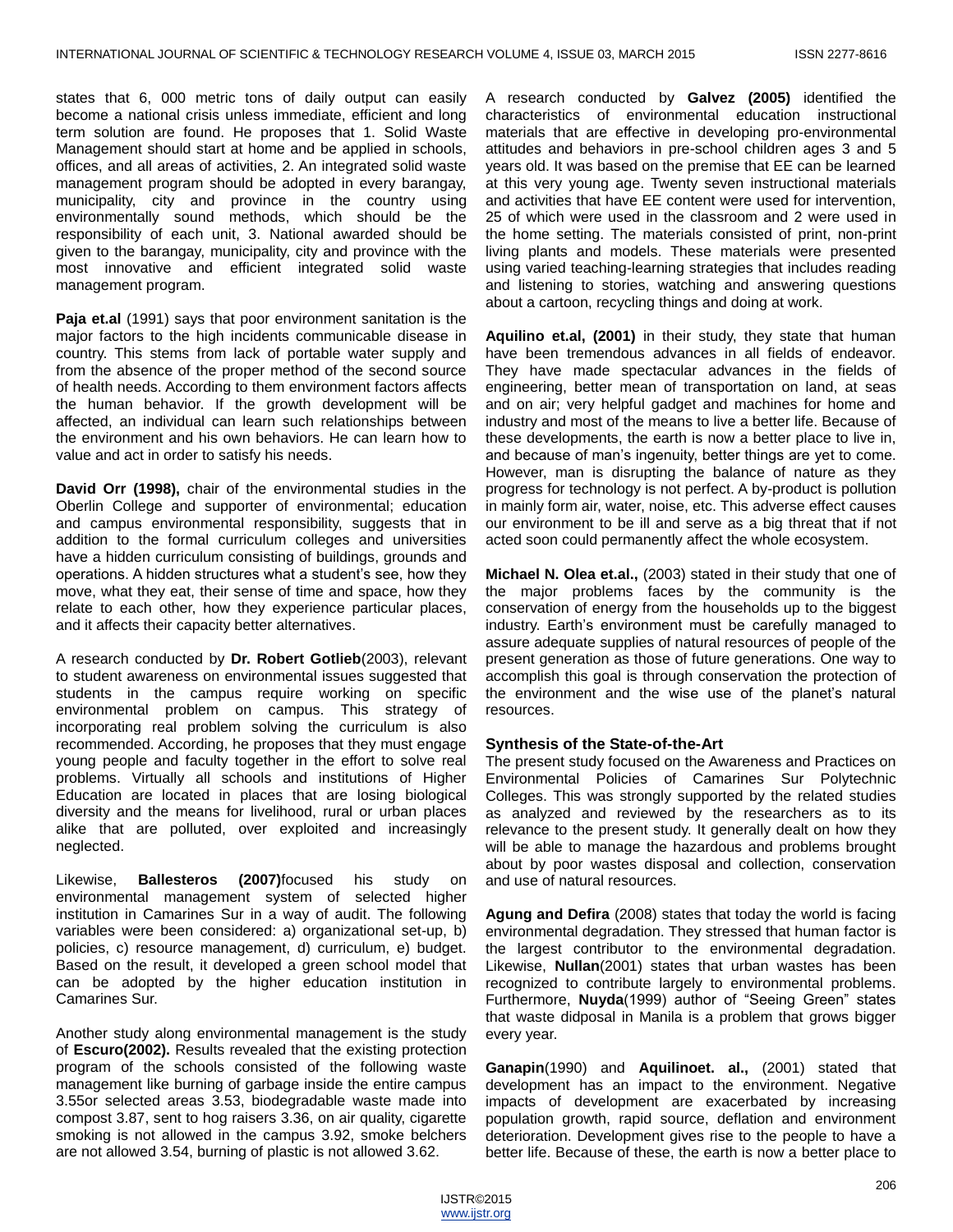live in, and because of man's ingenuity, better things are yet to come. However, man is disrupting the balance of nature as they progress is not perfect.

**David Orr** (1998) and **Carmegie University** (1998) conducted a study on schools about environmental education. They stressed that education is a great benefactor on how students see, how they move, what they eat, and how to relate to each other. An active student environmental organization must also established as working arm toward better education and awareness on environmental issues throughout the campus. It is supported by **Gotlieb**(2003) in his research that relevant to student awareness on environmental issues suggested that students in the campus require working on the specific environmental on campus.

Furthermore, **Escuro**(2002) studied the different protection programs that are implemented in the schools. This was to assess whether the school is participating in the call for revitalization of the earth and mitigation of the effect of climate change and also to inculcate among the young generation the importance of nurturing our planet.

## **10. Theoretical Framework:**

This research was guided by **Segui's IEES Theory** (Inform, Educate, Engage and Save) which states that "in order for an individual to give its maximum participation in the different programs relevant to environmental protection, they should be knowledgeable first of the present condition of the nature. Organic and inorganic components of planet earth have involved together as a single living self-regulating system. It suggest that this living system has automatically controlled global temperature, atmospheric content, and other factors that maintain its own habitability with this theory further states that organisms could unconsciously modify environment in the way that is favorable to life. This theory becomes relevant to the present study because it will give fundamental cause of what we are suffering now. In order to make solution to the problem, we must know first where the problem comes from so that we can be able to identify where to start in planning for a solution. Environmental education and education for sustainable development should be taken into consideration. There should be guiding principles on how environmental program will be implemented so that maximum participation among the concern individual will be reached. This given theory may take into consideration our knowledge and the knowledge that we can get which may help us understand the reasons on the cause and effect relations of the things that we have done and the things that is happening now. This theory is indeed relevant in the present study as it promote concerns on environmental protection and as it recognizes the role of human being and the attainment of growth and development without damage to environment. The researchers believe that the human beings assume certain level of responsibility in development efforts and in the protection of the surroundings – the environment.

## **11. Conceptual Framework**

This study focused on Campus Environmental Responsibility of Camarines Sur Polytechnic Colleges. The conceptual paradigm of the study is presented in Figure 2. The **inputs** to be considered is identifying the existing environmental programs of the college as well as the assessment on the extent of awareness and implementation of environmental practices of the college towards its policy, resource management, curriculum, projects and budget. The **process** involves the preparation, distribution and retrieval of the questionnaire, data collection through survey, and questionnaire, treatment of data, analysis and interpretation of the environmental awareness and its implementation, and statistical treatment to measure the significant difference between its awareness and implementation. The **Output** is a Proposed Eco-Friendly School Model for CSPC

# **12. Methodology:**

This is a presentation of a research method used during the conduct of the study. This also includes the respondents, data gathering tools, and procedures and statistical tools that was used to analyze and interpret the responses of the respondents about the college extent on awareness and implementation on environmental issues and concerns.

## **13. Methods Used:**

The method that was used is through a descriptive survey method using a prepared environmental audit instruments by the researcher. An interview, actual observation and documentary analysis was also employed by the researcher during the duration of the study. Validations through picture were also done by the researcher to substantiate the data presented by the respondents.

## **14. Instruments Used:**

## **Questionnaire**

A campus environmental checklist survey was used in this study. The checklist were assessed on how the college responsible enough towards environmental issues and concerns. The checklist covers the policy of the college towards environment, using its resource materials, the curriculum of the college if environmental aspects are integrated in the curriculum used, The projects undertaken by the college and the budget requirements.

**Preparation of the Questionnaire** – In preparing the questionnaire, the researchers viewed some of the literature and studies which are related to the present study. The draft of the questionnaire was refined through consultation from the research division of CSPC. . After which it was revised and finalized, the researchers personally distributed the questionnaire to the respondents.

**Validation of the Questionnaire** – for the purpose of the validity of the instruments, the questionnaire was tried out to some students, faculty and non-teaching personnel. respondents during the validation was no longer part of the research respondents.

**Administration and Retrieval of the Questionnaire** – After the questionnaire was try out and validated the instruments personally administered to prospective respondents.

## **15. Interview**

Interview was employed to validate some of the details in the questionnaire. This was also be facilitated to ask some pertinent opinions regarding the research. Eventually, some of the staff of the following offices were interviewed; to the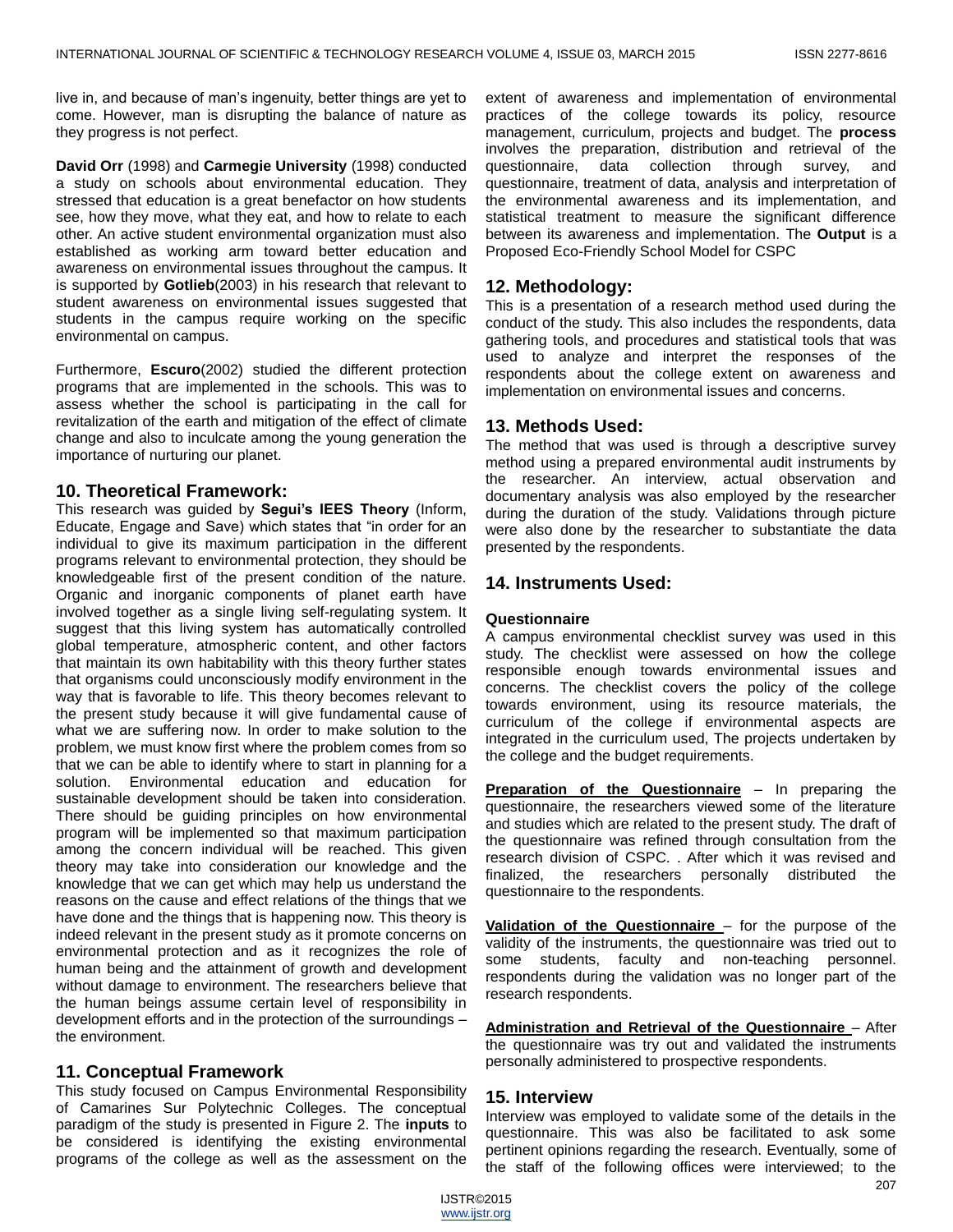Property and Supply Officer regarding the purchase and procurement of supplies and equipment, to the students regarding the integration of environmental issues in their subject, to the Budget Officer regarding the integration and budget to the college annual budgeting program.

## **16. Documentary Analysis**

Documentary analysis was also done to analyze if there is an existing policy guidelines of the college regarding environmental management program. This was examined on how the program, being monitored and evaluated. Along this, the following were gathered; The Eco-Friendly Program of the College and the Policy Guidelines on Solid Waste Management Program, action plans of different departments, campus organizations and as well as accomplishment reports in order to sees if environmental awareness and program are actually practices in the college.

## **17. Respondents**

The prospective respondents in this study are administrators that exclude the presidents and vice presidents, regular faculty, non-teaching personnel and students. Sloven formula to determine the respondents was employed for students. On the basis of the research there were 8 administrators, 61 regular faculty members, 43 non- teaching personnel and 361 students.

## **18. Statistical Treatment**

For this research, the following statistical treatment was used.

- 1. Sloven's Formula and stratified proportionate sampling qualitative method was employed to determine the number of student's respondents.
- 2. T-test was used to determine the significant difference on the awareness and implementation of environmental practices of the college.
- 3. Weighted mean was used as the statistical tool in measuring the extent of awareness and implementation of environmental practices.

## **19. Results and Discussion**

This section is a presentation of the discussions and interpretation of the results of the survey towards the awareness and implementation of environmental issues as part of the campus environmental responsibility of the Camarines Sur Polytechnic Colleges. The data were presented in a tabular form followed by a textual interpretation in order to provide a better insight of the study. The analysis of the data serves as the basis in formulating the conclusion and recommendation of the study.

**a. Is there an Existing Environmental Management Program of the College –** Along the environmental campaign of the Camarines Sur Polytechnic Colleges towards a sustainable environmental awareness, the following are the existing Environmental Management Program of the college

**a.1 Policy Guidelines Implementing Eco-Friendly Program**  These policy guidelines are promulgated to prescribe rules and procedures in the implementation of eco-friendly programs of the College pursuant to RA No. 8749, otherwise, known as An Act Providing a Comprehensive Air Pollution Control Policy and for Other Purposes; RA No. 9003, otherwise known as the Philippine Ecological Solid Waste

Management Act of 2000; and RA No 9512, otherwise known as an Act to Promote Environmental Awareness through Environmental Education and for Other Purposes. Eco-Friendly programs of the College shall include the formulation of a holistic pollution prevention and control measures and enforcement of a system of accountability among college officials, employees and students for short and long term adverse environmental impact of any activity, project and program of the College; adoption of as systematic and comprehensive ecological solid waste management, and integration of environmental education in the school curricula. The programs cover activities, projects and programs including, but not limited to anti-pollution campaign, utilization of idle lots within campuses for organic gardens, tree planting, waste minimization, segregation, recycling and composting, water conservation, energy conservation and paper conservation. Pursuant to R.A. 9512 of 2008 or the Act to Promote Environmental Awareness through Environmental Education and to support the advocacy of the Government on Environmental management, upon the recommendation of the Administrative Council through ADCO Resolution No. 11-12, were approving the Policy Guidelines Implementing Eco-Friendly Programs of the College. The Board of Trustees approved the proposed Policy Guidelines Implementing Eco-Friendly Programs of the College per BOT Res. No. 11-718.

#### **a.2 Policy Guidelines Implementing Solid Waste Management in Classrooms and Laboratories**

These policy guidelines created to actively engage students in solid waste management by mobilizing the student organizations particularly class organizations for effective waste segregation at source also, to inculcate in the minds of the students their indispensable role in the implementation of waste segregation policy of the college. Moreover, to enhance the sense of responsibility these policy guidelines shall cover all faculty and students using the classrooms and laboratories and specifying for this purpose their responsibilities in managing their solid waste generated. Pursuant to R.A. No. 9003, otherwise known as the Philippine Ecological Waste Management, the College Administration passed an Administrative Memorandum No. 039, s. 2013 to all employees and students of the College its subject Policy Guidelines Implementing Solid Waste Management in Classrooms and Laboratories.

#### **b. Extent on the Awareness and Implementation on Environmental Practices of the Colleges**

#### **b. 1 Extent of Awareness and Implementation of the college along Environmental Policy**

Environmental policies are the top governing rules on the implementation of environmental programs and projects. If there are well defined policies on environment, programs and projects along the same line will emanate. Based from the data gathered by the researcher, environmental education is part of the mission of the college were rated Fully Aware (FA) and Highly Implemented (HI) by the respondents in terms of awareness and implementation respectively, while the other indicators such as; environmental education is integrated in the curriculum of the college, there is a provision for students, faculty and non-teaching personnel to become well verse on environmental issues and concerns, the college adopts the environmental practices inside the campus, the college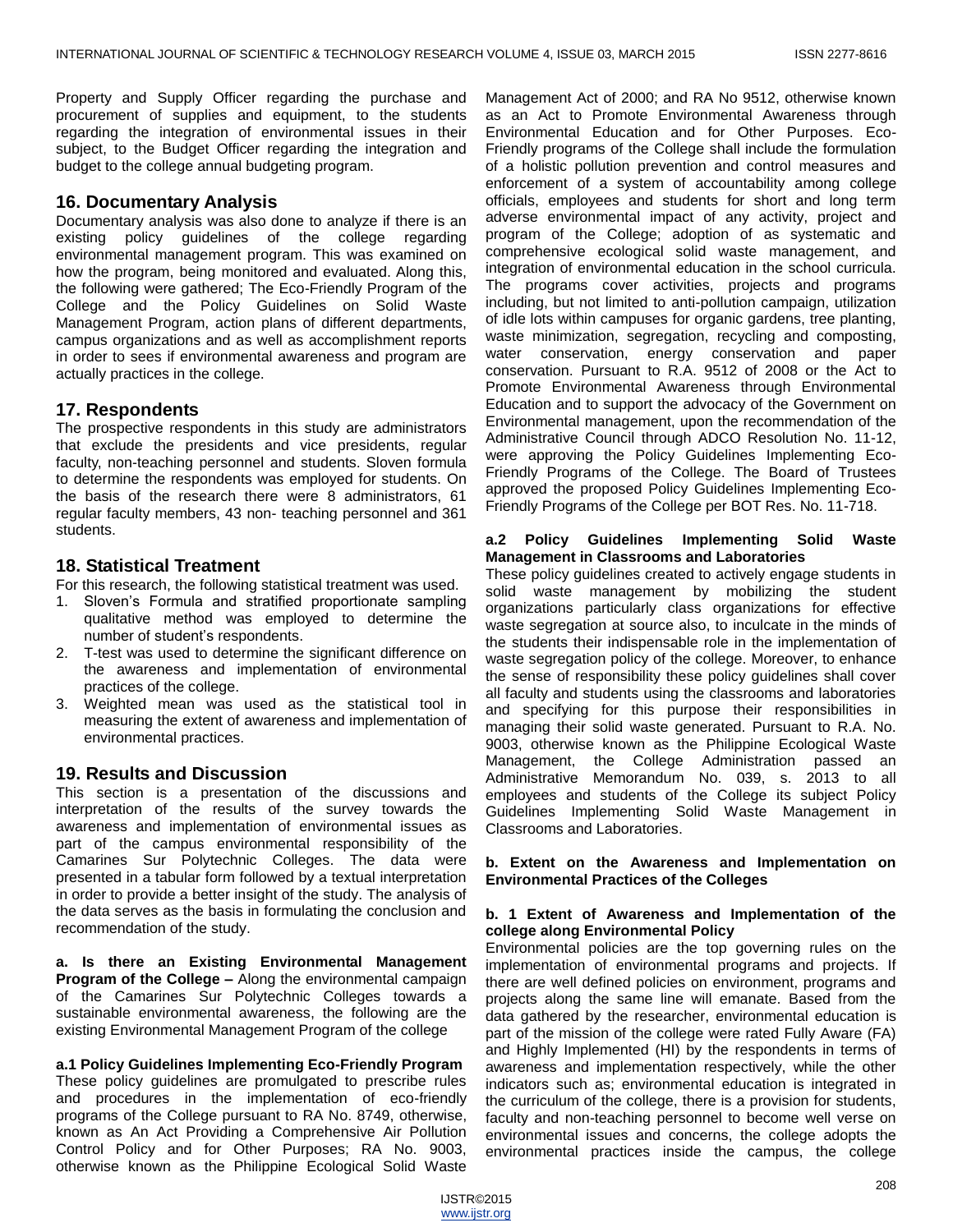purchasing policy involves environmental friendly policies, the college has a committee responsible for the environmental projects and programs, the constructions and maintenance of the buildings and grounds are in environmental friendly ways, environmental consideration as a matter of policy are made part of the performance appraisal of the employees and there is a presence of organizations relevant to environmental awareness and protection are rated both Aware (A) and Highly Implemented (HI) respectively. On the other hand, the other indicator on policy which is environmental accountability forms part of the evaluation of the department heads supervisor were both rated Partially Aware (PA) and Partially Implemented (PI) by the college in terms of awareness and implementation. Along this, on the matter of the awareness and implementation of the college along policy on environmental practices, data revealed that these was rated Aware (A) with an average weighted mean of 3.68 and highly Implemented (HI) within the college with an average weighted mean of 3.74. Data implies that policy relevant to environmental practices are clearly adhered by the college.

#### **b.2 Extent of Awareness and Implementation of Environmental Practices in Classrooms, Buildings and Grounds**

As general observation, CSPC make use of natural lighting but not natural ventilation. Classes being held during the day regardless of the weather make use of electrical fans. There is minimal use of lighting during daytime except in laboratories and offices and in classrooms are properly ventilated. Based form the data gathered by the researcher, the following indicators were rated Aware (A); environmental friendly practices are instituted in the campus which rank 1 and waste for biodegradable and non-biodegradable waste are provided. This highly rated finding was validated by the researcher during his documentation why this was rated aware. This finding was shown with enough trash bins can be found in almost all parts of the buildings with labeled, and with wellmaintained and clean surroundings. (Annex A) However, on the part of the extent of Implementation, these two (2) indicators under the resource management were rated Highly Implemented (HI). These findings maybe revealed that despite that the college is really doing its best by providing resource materials, May some of the students are not fully aware that this programs are part of the college responsibility on environmental practices. Other indicators were all rated Aware (A) for awareness and Highly Implemented (HI) were; classroom make use of natural lighting and ventilation, classroom, cleanliness and orderliness are religiously observed, the classrooms, canteen, chapel, gymnasium and other buildings are designed to make use of natural lighting and ventilation, the campus is planned to reduce the number of vehicles and covered walks are installed in the campus. As a general result, environmental practices on resource management in buildings, classroom and grounds of the college are generally rated Aware (A) and Highly Implemented (HI) with an average weighted mean of 3.85 and 3.87 respectively. Findings imply that. The college is generally doing its best to respond the government thrust and environmental awareness and protection. Basis for this, the researcher conducted documentation aside from the ratings that was given by the respondents.

## **b.3 Extent of Awareness and Implementation of the college along Manner of Purchasing Supplies and Materials**

Based form the data gathered by the researchers, findings come up that on the manner of purchasing supplies as a matter of policy, the following were considers as Aware (A); supplies that can be recyclable, biodegradable and second hand, non-toxic materials, reusable and non-disposable, nontoxic materials, reusable and non-disposable. Along this, this products and materials are highly considered in a manner of purchasing. On the other hand, in the manner of implementation, that purchasing should consider, recyclable products, and second hand were also Highly Implemented (HI) in the manner of purchasing, while the other such as non-toxic products, reusable and non-disposable were rated Highly Implemented (HI) by the college as a matter of policy during the purchasing of products. This data was confirmed by the researcher during his interview with the supply officer and purchasing officer. Other indicators that were highly integrated as a manner of purchasing are; rechargeable batteries are preferred over disposable, computer cartridge are refilled or re-inked, the college provides guidelines in purchasing environmentally friendly materials, there is a program that established and promotes the use of ecologically sound products, and the colleges provides contract agreement/bid specifications on suppliers regarding preferences to environmentally friendly products. Generally, an average weighted mean in a manner of considering environmentally friendly products as integrated by the college was rated by its respondents with 3.75 verbally interpreted as Aware (A). This findings were also Highly Implemented (HI) by the college with an average weighted mean of 3.79. With this data, the researcher implies that the college considered those environmentally friendly products as part of considering in the manner of purchasing products. This finding was validated by the researcher with an interview, observation and documentation during the conduct of his research.

#### **b.4 Extent of Awareness and Implementation of the college along the Use of Lights and Electricity**

Energy is the cornerstone of any institutions operations; It allows lights to go on, powers the motors in laboratories, fuels the computer and heats the facilities. However, just an energy allows, classes to run, it also demands an opportunity to conserve because energy production affects land, air and water. Energy conservation is a means to reduce impacts efficiency and lower costs. Presented in table 4 is an assessment of the college on the use of lights and electricity. This data presents how the students, employees and faculty on the manner how to take it economically as one of the salient features in the environmental practices of the college. On the basis of the data presented, findings revealed that the college Aware (A) very much in the use of fluorescent lamps instead of incandescent which a weighted mean of 4.28 verbally interpreted as Fully Aware (FA). This finding was also rated as Fully Implemented (FI) with a weighted mean of 4.30. These findings were validated by the researcher with his interview top the electrician and documentation that almost all of the rooms and office of the college are using fluorescent instead of incandescent lamp. On the basis of the data presented, findings revealed that the college aware very much in the use of fluorescent lamps instead of incandescent which a weighted means of 4.28 verbally interpreted as Fully Aware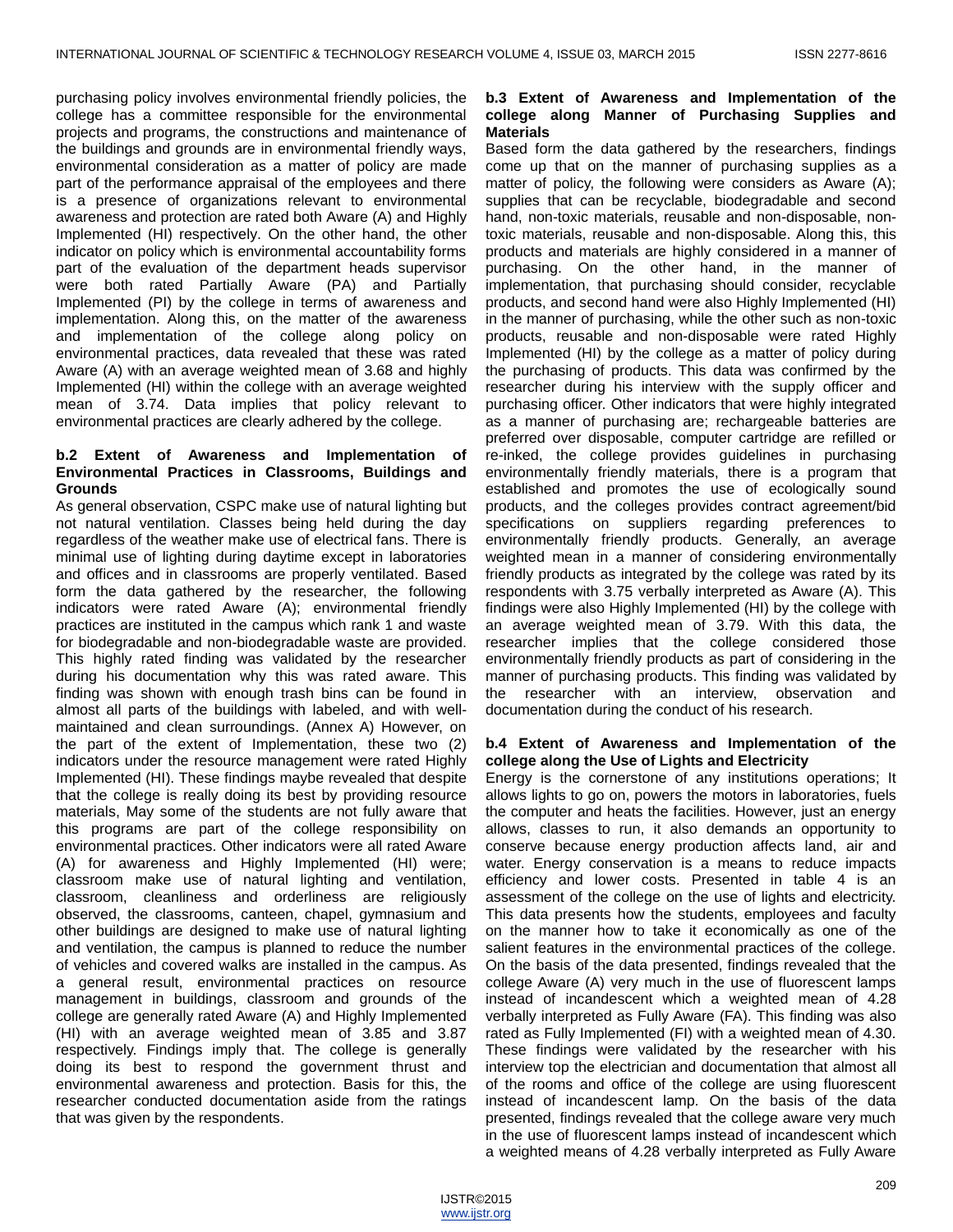(FA). This finding was also rated as Fully Implemented (FI) with a weighted mean of 4.30. These findings were validated by the researcher with his interview top the electrician and documentation that almost all of the rooms and office of the college are using fluorescent instead of incandescent lamp. This data can be revealed to the study of Ballesteros, (2007), accordingly, as the lights and electricity use, the different education institutions in Camarines Sur utilizes lamps instead of incandescent. The former is more economical than the latter. In fact, there are schools that use incandescent instead of fluorescent particularly in walkways. Not a single classroom has been observed to have been installed with incandescent lamp. On the other hand, the following were rated as Aware (A) and Highly Implemented (HI) as far as use of lights and electricity: the classroom are naturally ventilated and only classroom that need air conditioned have it, lights is turned off when the room is well lighted with natural light, the college has a written policy on light and electricity conservation and the college has an energy efficiency program. As a general, the awareness and implementation in the use of lights and electricity has an average weighted mean of 3.98 verbally interpreted as Aware (A) and 3.88 verbally interpreted as Highly Implemented. As presented in the data, findings revealed that the college is aware and highly implements the proper use and saving of lights and electricity. This finding was validated by the researcher through observation and documentation on the lamps used in the classrooms and offices.

#### **b.5 Extent of Awareness and Implementation of the college on Paper Conservation**

All types of paper from low grade to high grade paper are being utilized by the different higher education institutions. Accordingly, in Camarines Sur Polytechnic Colleges, there is no paper recycling program to promote wise utilization of paper but offices are encourage to reduce paper consumption. As interviewed conducted by the undersigned in the duration of the study, all request of paper passes through the Office of the President, previously checked by the property custodian office. The reduction of paper consumption all lies on the department head or the head of office. Presented is assessment of the respondents on the awareness and implementation of college relevant to paper conservation. As far as to consider, since the Camarines Sur Polytechnic College is a learning students it is expected that paper is one of an existing materials as needed by students in their studies. Paper is also considered as basic needed materials in an office supplies for everyday transactions. In view of this, this data will find out how the college manifest in the proper utilization of paper. As the data presented, on the integration of the college as provides a paper recycling program for newspapers was rated as Aware (A) and Highly Implemented (HI). Recycling of office papers, pad papers were rated Moderately Aware (MA) and Highly Implemented (HI), however recycling of notebooks was rated as partially Aware (PA) and Moderately Implemented (MI) Findings can be observed that mostly of students did not recycle their notebooks so that they can use it is the next semester or school year. In the case of double sided use of paper as practiced, using it for photocopying was rated Aware (A) as part of the practiced and using it for internal communication and office memos. These indicators were also Highly Implemented (HI) by the college as practiced based from the findings of this study. On the case of

papers as used economically to lessen paper consumption, greater use of bulletin board was rated Aware (A) by the respondents. This data was validated by the researcher that bulletin boards inside the campus are an effective use for information rather by using paper as memorandum of letter. Allowing students to make use of recycled papers was also practiced by the college. While preferences mimeographing paper over white paper and use of old notebooks and greater use of e-mail were only rated as Aware. This could be a fact that using e-mail can only be effective if the college campus could be a wi-fi free. Same findings were given by the respondents in case on the extent of dissemination along program to lessen paper consumption. On the establishment of the college a program that institute and promotes reduction of paper consumption, this indicator were rated Aware while it was Highly Implemented with a weighted mean 3.84 and 4.08 respectively. As a general result, Awareness and Implementation of the college is aware along paper consumption and shown Highly Implemented by the college. However, even it was rated as highly implemented indicators that are moderately rated must be given consideration. This data was validated by the researcher in respective offices that some are using a double sided \bond paper for internal communication. On the other hand, paper conservation is one of the program of the college which is clearly stipulated in the CSPC Eco-Friendly Program but need to properly disseminated and implemented by the concerned office for both students and employees of the college.

#### **c. Extent of Awareness and Implementation of the college on Water Consumption**

Water is considered as a very significant resource that life becomes impossible without it. Agricultural, industrial, recreational and human and animal life forms are dependent on the use of freshwater. Based on our daily water consumption, the amount of water available to us is indefinite. In order to maintain an ample water supply for our generation and the next generations to come, we should look into possibilities of how we can manage to sustain this very valuable resource for without, life becomes impossible. Indicators were clearly shown in the proper practices by both the students and employees of the college as far as water conservation is concerned. Based on the data presented, the following findings revealed; Drinking water for everybody's use was rated Aware (A) and Fully Implemented (FI) This data was validated by the researcher with presence of drinking fountains installed in all building of the college for student's consumption. Water dispenser can also be found every office to ensure that employees can be provided by safe water to drink. Other indicators were also rated Aware (A) and Highly Implemented; the college provides an alternative water supply such as rain water catcher used for watering of plants and other purposes, the college has a water conservation program, the college initiates programs to reduce waste water volume and the college use reclaimed water in its facilities and landscaping. As general, on the awareness and implementation of water consumption, this was rated with a verbal interpretation of Aware and Highly Implemented (HI) by the college with an average weighted mean of 3.83 and 3.92 respectively. The Camarines Sur Polytechnic Colleges consume water from Nabua Water District (NAWAD). For an alternative use, the college install water harvester to reduce the consumption as utilizes for watering the plants and use in

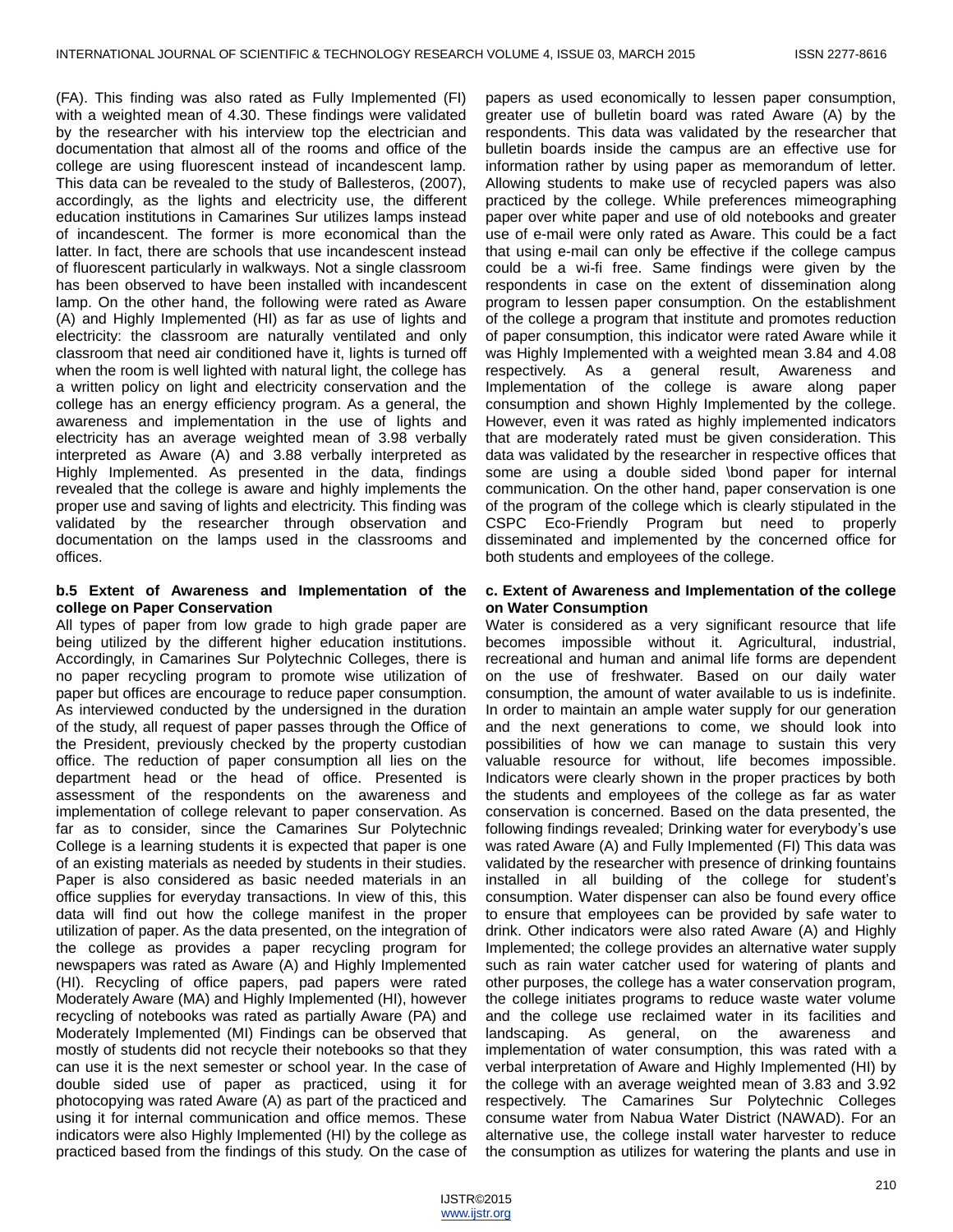Comfort Rooms. The water is used for a wide variety of purpose including research and landscaping. Although the canteens are supplied with potable water, it uses the water coming from powered electricity. The water consumption has been reduced for the last 2 years because of the installation of water harvester. Along this, the researcher believes that the college is practicing water conservation and it was validated with presence of water catcher installed every building and presence of signage's inside the comfort room and other places reminding both the students and employees o lessen the consumption of water. Programs were also instituted as one of the component in the Eco-friendly program the college. (Annex D)

#### **d. Extent of Awareness and Implementation of the college on Waste Management**

Proper waste management must be given a closer consideration of the college in as much as a huge numbers of students population and employees. Aside from that, the college provides canteen that can produce a large quantity of garbage. Along this the following are the findings of the study: All of the indicators that corresponds in the awareness of waste management was all Aware (A) as rated by the respondents, this includes, Garbage is not burned inside the campus, there is a provision for biodegradable waste disposal in the campus and the college has a system of tracking and inventorying hazardous chemicals bought and used was dominated as among the usual practiced. Other indicators that we rated Aware were; biodegradable waste are made into compost, hazardous chemicals in the laboratory are sealed before they are disposed, the college has a chemical treatment facility and the college provides programs for students and personnel relevant to proper waste disposal. On the other hand, on the extent of implementation of the college on waste management, all of the indicators as mentioned in the awareness were also all rated Highly Implemented (HI) by the college. Ranked one was placed on garbage is not burned inside the campus and least the college has a chemical treatment facility. As a general finding, the college is aware towards waste management and Highly Implemented (HI) along its policies to both the students and employees of the college with an average weighted mean of 3.87 and 3.78 respectively. As basis in the concurrent findings, the researcher implies that the colleges adheres the practices of proper waste disposal that can contributes to environmental protection program. Aside from the data presented, the researcher documented some possible actions of the college towards waste management. From the duration of the study, the researcher found out that waste is being collected by the janitors form respective offices and classroom and being segregated according to biodegradable and nonbiodegradable. Waste can found in hall ways. Evident shows that garbage cans are mixture of all types of waste like plastics, bottles, papers, tin cans and dried leaves. Aside from this, the college installed some MRF along the college premises. The school canteen is an integral part of learning environment and as such should operate in a manner that supports the health message of curriculum. School are encourage to develop policy guidelines to ensure the smooth operation of the school canteen and set clear policy regarding the type of food and drinks that will be sold. Development of policy allows all members of the school community to have input and develops a sense of ownership of the canteen with

all the sectors of the school. Food service is one of the student's needs that should be provided by all HEI's as mandated (CMO no. 3. series of 2013). This data provides us a substantial discussion on how the college canteen practiced proper waste disposal as a response to college implementation on environmental awareness. Along this the following were the salient findings: The following material that should not be allowed and practiced inside the canteen were rated as; for disposal caps, disposal plates and paper napkins were rated as Aware (A) and use of plastics was rated as Partially Aware (PA) in the operation of the canteen. On the part of the implementation, indicators that were mentioned were also rated as Highly Implemented (HI) by the college in its operation. Pastries and other food items are not individually wrapped ware also rated as Aware (A) and Highly Implemented (HI). Waste segregation in the canteen as practiced were rated as Moderately Aware (MA) and Moderately Implemented as rated with a weighted mean of 2.10 and 2.30 respectively. What happened to waste in the canteen? , the following are the results on how the waste are being made in the canteen; waste is made to compost was Aware, while sent to recyclers, being recycled and converted to other products were all rated as Partially Aware (PA) On the other hand, these were all rated Partially Implemented (PI) by the canteen staff of college on how does the waste if it can be made as compost, sent to recyclers, it can be recycled or converted to other products. Along this, as a general finding on the awareness and implementation on proper waste management in the canteen were generally rated as Moderately Aware (MA) and Moderately Implemented (MI) with a general weighted mean of 2.99 and 2.82 respectively. Along this finding, the researcher confers that the management of waste in the canteen is not properly practiced and implemented by stall occupants and users. With this finding, the college must look into consideration in as much as huge volumes of waste are being produced by the canteen. During the duration of the research, being one of the end user and part of the monitoring job as Students Affairs Director, the researcher made some documentation to validate the findings in the survey. Along this, it implies that a huge volume of waste is being produced and waste materials are just being thrown at the garbage bins and sometimes it is being brought by the stall occupants to their respective homes. Generally, Camarines Sur Polytechnic Colleges prohibit smoking inside the campus as means of maintaining air quality. The college enforces the No smoking Policy and not a single student or personnel has been observed to have violated the policy not even the Director of Student Development Services. Based from the data gathered, the following are the findings of the study; some of the indicators as stated were all rated Moderately Aware (MA) and Moderately Implemented (MI). Rank 1 was cigarette smoking is prohibited inside the campus. Despite of the signage's posted inside the campus such as no smoking inside the college still it is not properly integrated and disseminated. The other indicators that were also rated as partially aware (PA) and Partially Implemented (PI); the college provides a program to promote rid sharing. As a general result on the extent of awareness and implementation of the college along air quality maintenance, this was rated as Moderately Aware (MA) and Moderately Implemented (MI) with n average weighted mean of 2.61 and 2.60 respectively. Along this finding, the researcher implies than upon his observation and interview, the CSPC has no strict monitoring scheme as far as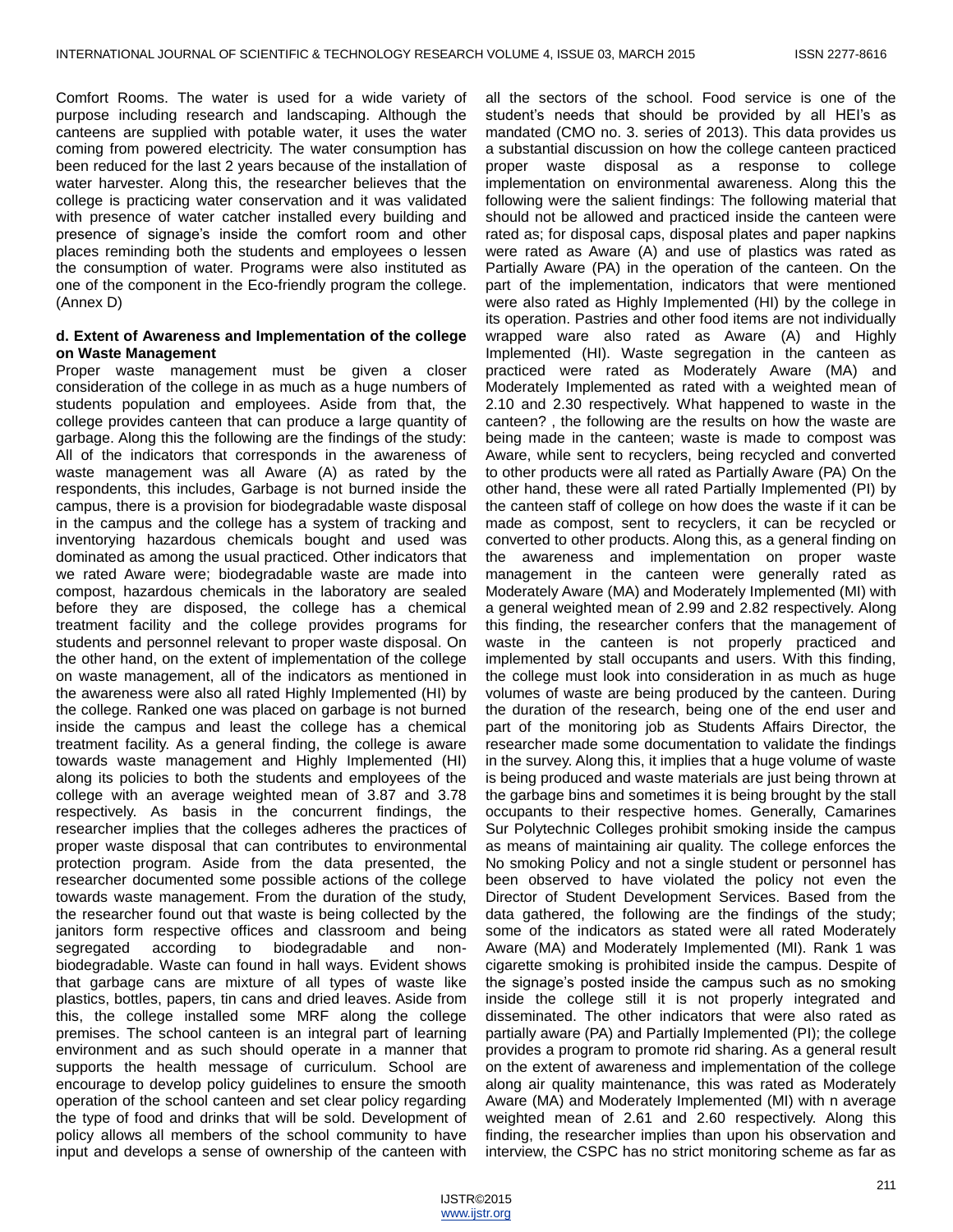air quality maintenance brought about by automobile and motorcycles exhaust inside the campus. They all depend on the registration of the Land Transportation Office (LTO With the foregoing findings, the researcher implies that air quality management must be given a particular attention by the college as stipulated in the data. Programs for air quality maintenance should be given a due consideration review and implementation. University of Waterloo is focusing on reducing air pollutant from the campus stationary sources. They installed carbon dioxide monitors in order to control ventilation use. Furthermore, UW has compressor which captures Freon from their cooling system. As a result, high efficiency air removal occurs with minimal loss of Freon.

**E. Extent of Awareness and Implementation of Environmental Issues in the Integration in the Curriculum** The implementation of Environmental Practices tripod collaboration between the administration, the faculty and students among the colleges and universities. Along this, integration of environmental aspects must be integrated in curriculum for a comprehensive implemented of the program. Hence, the findings on the awareness, integration and implementation on environmental topics in the curriculum are presented in table 10. As the data gathered, the following indicators rated as Aware (A) as far as curriculum is concerned; classes are conducted in environment friendly ways, the college celebrates environmental science month, the college participate in environmental advocacies and the college offer seminar on environment/lecture on environment. These findings were validated by the researcher why this was rated very high by the respondents. Along this during the process of documentation, programs related to environment were regularly conducted by the college through the office of student development services. Along this, a campus organization was organized with primary objectives to help save mother earth. Tree planting was also regularly done by the students and employee known as **"30 mil na Pananon".** Other indicators that were rated Moderately Implemented (MI) are; the college provides course offerings related to environmental science, the college provides environmental science subjects to all courses, the college upgrades faculty members teaching environment subjects by; sending them to seminars, inviting resource speakers to tackle environment. On the other hand the following indicators were rated Moderately Implemented (MI); requiring teachers to integrate environmental issues in their subject matter, the college institutes environmental friendly practices inside the classroom and the college incorporate environmental issues in their respective syllabi. Along this finding, as validated by the researcher in respective programs, environmental science subject is part of the curriculum as 3 units' subjects of all its programs. This subject is being taken by the students during their first year level. However, other than subject such as environmental science, issues on environment are not integrated as part of their syllabi. However, noted that, other indicators were rated Partially Aware (PA) such as Requiring teachers to integrate environmental issues in their subject matter and the college institutes environmental friendly practices inside the classroom. This data was also interpreted as Partially Implemented (PI) and Moderately Implemented (MI) as far as implementation is concerned. As far as extent of implementation is concerned, almost all of the indicators were rated Moderately Implemented (MI) except for the following

which are rated Fully Implemented (FI) which is, the college celebrate environmental science month. In the monthly activity of the college, science month is celebrated every last Wednesday of September which is being spearheaded by the College3 of Engineering and the Association of Students on Environmental Awareness and Protection (ASEAP) an accredited student organization. Series of activities are line up in this activity. Apparently, the CSPC integrate environmental issues in the curriculum, the syllabi in natural Science contain topics on environment. All students under the general education curriculum are being taking in Natural Sciences, Biology and Earth Science. Furthermore, chemistry, zoology are being taken by nursing students. As a general finding, awareness of environmental issues in the college curriculum was instituted with an average weighted mean of 3.64 and Highly Implemented with an average weighted mean of 3.47 on the issue on environment in the curriculum of Camarines Sur Polytechnic College. Based form the findings of this study, the researcher hereby implies that do it was rated high there is a need to stress the rated low like requiring teachers to include in their own syllabi. Proper orientation on the part of the teachers is also encouraged to give them a full awareness and understanding why this should be a part of their daily routine as classroom teachers.

#### **f. Extent of Awareness and Implementation of the college along Environmental Projects**

In the awareness and implementation of some environmental practices, projects are deemed it necessary for factual and tangible results that will show us that the college really undertaking some initiatives in the implementation of its programs. Such projects can be undertaken by students through its student organization, by the employees itself as part of their participation aside from the usual routine in their respective classroom and offices. Along this, the following are the salient findings: Indicators that were rated Fully Aware (FA) were; the college undertakes tree planting and physical greening program, the college conducts campus beautification like landscaping, planting of ornamental plants, establishment of greenhouse, school gardens and the college undertakes campus cleanliness. This data were supplemented by documentation done by the researcher during the duration of the study as indicators that this was rated as Highly Implemented (HI) based form the data gathered.. As documented, the college conduct tree planting along Rinconada area through its students and employees. The college also sees to it to maintain its cleanliness and orderliness inside the college premises. Along this in observation of the researcher, the college initiated indoor planting and beautification which are evident within the campus. There is no evidence of tree planting within the campus considering the campus size and set-up. Outside tree planting activities are part of the community extension activity. Cleanliness is manifested in the campus and part of the school façade is landscape. Students participate well in campus cleaning activities. Other indicators along this were rated by the respondents as Moderately Aware (MA), thus; the college impose penalty or acts related to vandalism and the faculty require students to clean the classroom before leaving which was also rated as Moderately Implemented (MI) With the aforementioned findings, the researcher implies that although the college initiated some projects related to environment but still are need to been enhance especially integrating as a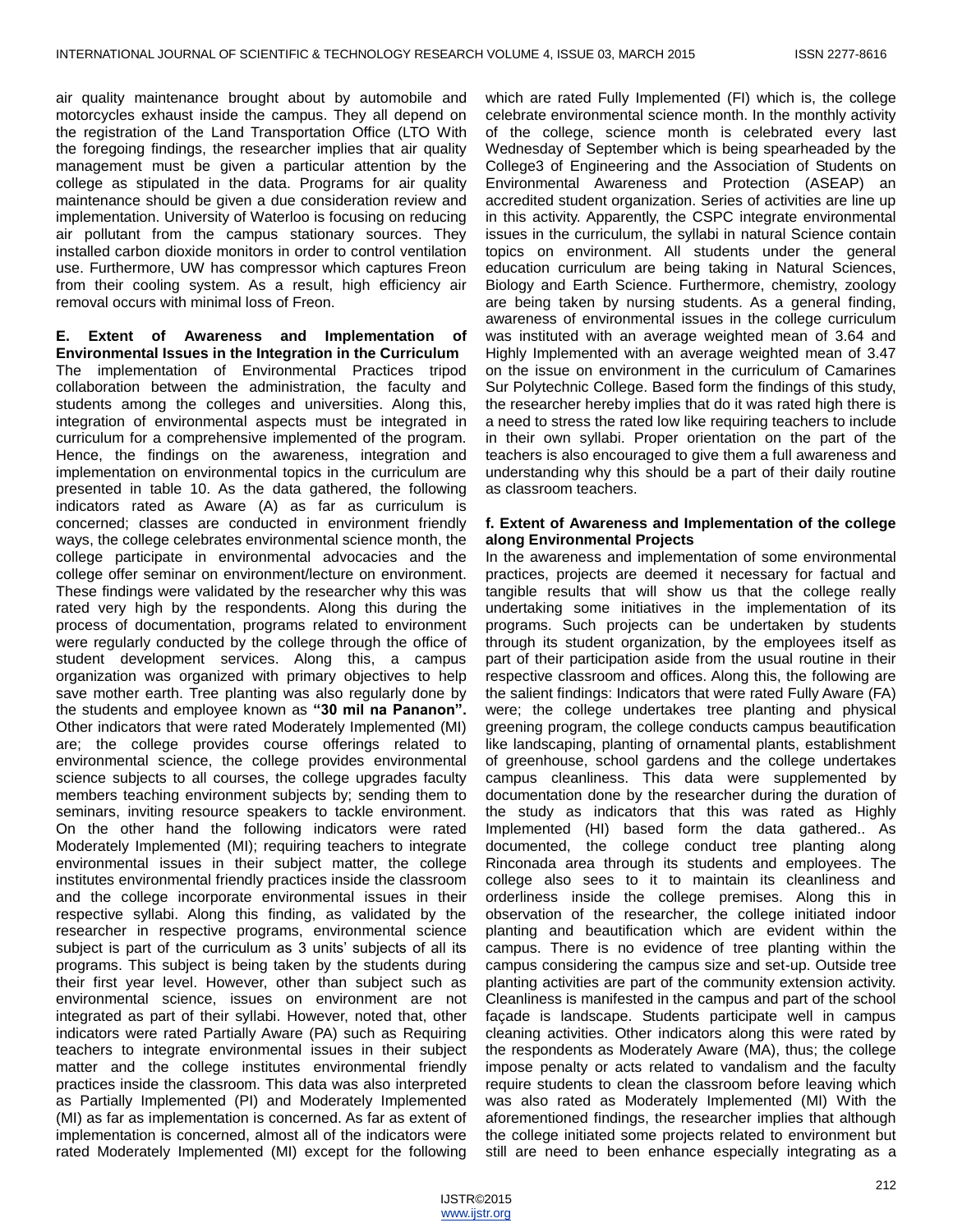culture not only to students but also to faculty and employee. Like requiring students by the teachers to clean the room before leaving is a manifestation of faculty on their participation of the program. On the other hand, in case of the extent of implementation of environmental projects, almost all of the mentioned indicators in the integration were rated by the respondents as Highly Disseminated (HD) except of the following which were rated as Highly Implemented (HI) except for the faculty require students to clean the classroom before leaving, the college construct botanical garden and the college impose penalty on acts related to vandalism which were rated as Moderately Implemented (MI) These data have synonymous findings on its awareness along its projects. As general findings, the extent of awareness and implementation of environmental projects in the college are generally rated as Aware (A) and Highly Implemented (HI) with an average weighted mean of 3.85 and 3.65 respectively. With this, the researcher implies that projects in the campus related to environment are generally implemented; however some need to focus for a more concrete implementation of the projects. Along this, some were the actual projects being undertaken by the college as documented by the researcher in the conduct of the study. These are "30 mil na Pananum" (Tree Planting program) which was spearheaded by the extension office in observance the CSPC 30<sup>th</sup> Charted Celebration, Clean-Up drive by students, "Lakbay Kalikasan" by the students and many others.

#### **g. Extent of Awareness and Implementation along Budget Allocation related to Environment.**

During the conduct of the study, the researcher mad an interview to the Budget officer relative to budget allocation for the program on environmental programs, projects. Along this the following questions were raised by the researcher: 1) Is there is provision of special fund environmental activities, 2) Is the college provides faculty development program and activities designed for the training of teachers on environmental issues and 3) is the college maintains a functional office that delivers and promotes environment related activities. As a result of the interview, the following were given a factual answer: As stated and mentioned by the budget officer, the funding for programs and projects relevant to environment can be taken from the following; through donations, grants and contributions from campus organizations of students, employees, alumni and parents. Also a certain amount specifically appropriated by the college to funs the programs through its Eco-Friendly program of the college. Faculty were also send for seminars and trainings related to environment as part of the Faculty Development Program which are incorporated in respective budget of the departments.

#### **h. Significant Difference in the Integration and Dissemination of the College on Environmental Programs and Practices:**

Based from the statistical treatment T test that was applied, it was noted that the tested hypothesis were rejected, meaning there was no significant difference on the assessment of the respondent between the extent of awareness and implementation along the following indicators since the computed value for Policy on environmental practices which is 0.292 is lower than the tabular value at 0.05 which was computed as 2.101, environmental practices on classroom and

buildings the computed value is 0.083 and the tabular value is 2.179, for manner of purchasing, the computed value is 0.46 and the computed tabular value is 2.228, for use of lights and electricity, the computed value is 0.738 while the computed tabular value is 2.306, for paper consumption, the computed value is 0.551 while the computed tabular value is 2.447, for water consumption, the computed value is 0.667 while the computed tabular value is 2.306, for waste management, the computed value is 1.331 while the computed tabular value is 2.12, for waste management in the canteen, the computed value is 0.331 while the computed tabular value is 2.447, air quality , the computed value is 0.153 while the compute tabular value 2.306, for the integration and dissemination of the environmental practice in the curriculum, the computed value is 0.751 while the computed tabular value is 2.086 and the last for environmental projects, the computed value is 0.846 while the computed tabular value is 2.086. As implied in the data, the researcher thereby implied that the assessment of the respondents on the extent of awareness and extent of implementation along environmental practices on the presented indicators are the same, hence the null hypothesis was accepted.

## **Proposed Eco-Friendly School Model**

The larger task of education is to help expand our sense of ecological and human possibilities. It is a positive response to promote ecological imagination and help to develop ecological competencies. With the global climate issues today, schools requested its officials to investigate how to promote ecoschools in the future, and more so to conducted survey research on the changing circumstances of school facilities, the most recent actual condition of energy consumption, the long-term perspectives of energy consumption, and so on. In seismic reinforcement, it is common to try to improve the quality of indoor conditions in order to secure a proper learning environment, and try to enhance the facilities to allow multipurpose uses in order to make schools open to people in the community. The proposed Eco-friendly school model will serve as a guide for the college to promote awareness on programs related to environment.

## **Conclusion**

Based on the findings the following conclusions were drawn:

- 1. That there are existing environmental practices in Camarines Sur Polytechnic Colleges were Policy Guidelines Implementing Eco-Friendly program and Policy Guidelines on Solid Waste Management on Classrooms and Laboratories.
- 2. Extent of the awareness and implementation along the following indicators such as policy on environmental practices, on classroom, building and grounds, manner of purchasing, use of lights and electricity, paper consumption, water consumption, waste management, curriculum, and projects were rated as Aware (A) and Highly Implemented (HI) by the college both the students, faculty, administrators and non-teaching personnel.
- 3. On the maintenance of the college on air quality and waste management in the canteen were generally rated as moderately aware (MA) and Moderately Implemented (MI) respectively.
- 4. Budget was also allocated to finance on programs and practices of the college relevant to environment.